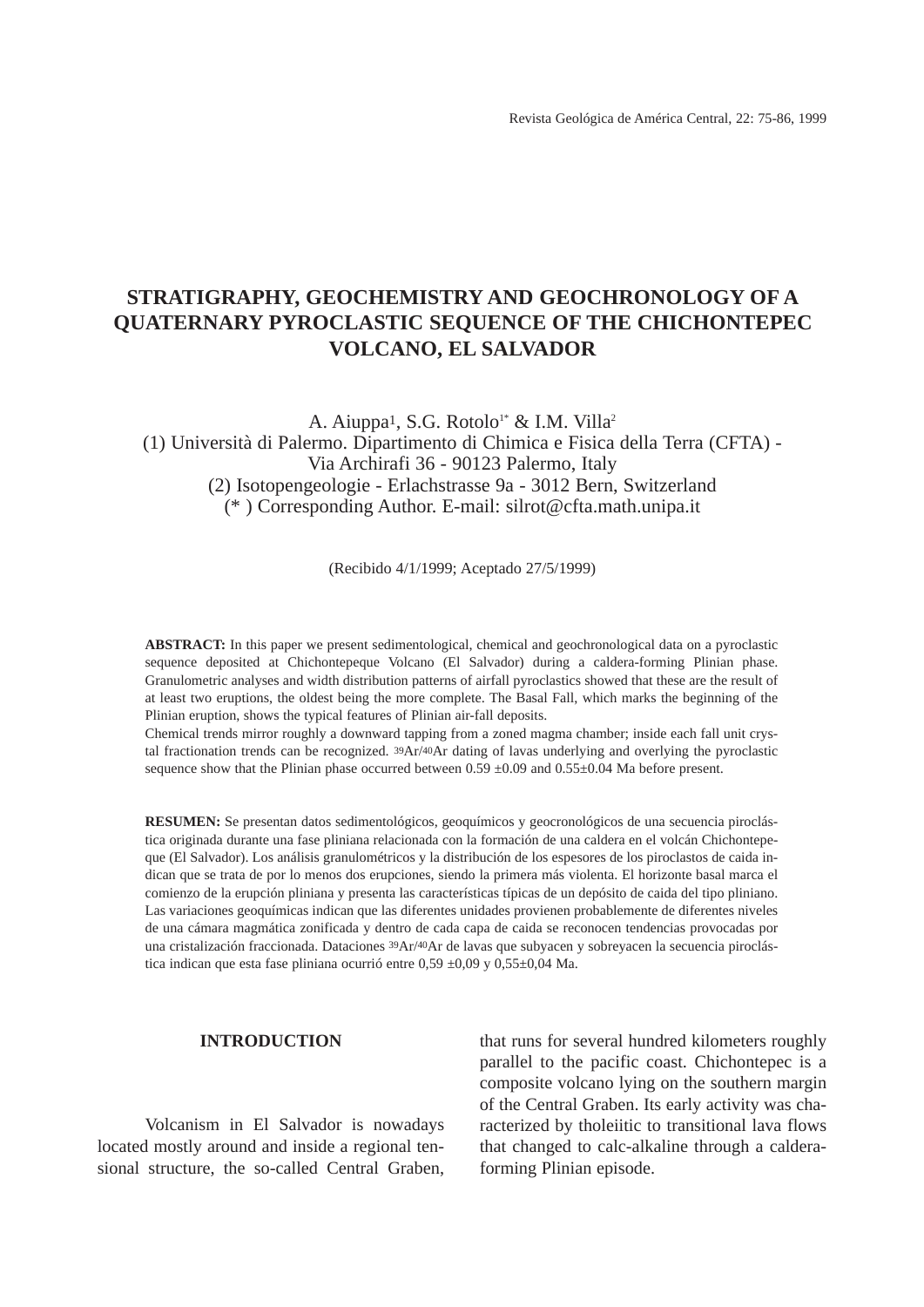This paper focusses on the pyroclastic sequence that was produced by this Plinian phase. We present granulometric data and whole rock chemical analyses, as well as three 39Ar/40Ar ages.

### **GEOLOGIC FRAMEWORK**

Chichontepec, also known as "Volcan de San Vicente", is the second largest volcano of El Salvador for the volume of emitted products (130 km3), after Santa Ana volcano (165 km3, Carr et al., 1981). It is located approximately 50 km east of the capital city, San Salvador; the city of San Vicente lies on its northeastern slopes. Chichontepec is a densely vegetated paired stratovolcano with summit craters aligned in an E-W direction. Based on morphology, the most recent crater is the easternmost (elevation 2180 m), while the western crater (elevation 2105 m) appears to be older (Fig. 1) . There is no evidence of historical eruptions, its youngest products being covered by the AD 260 Tierra Blanca tephra emitted from the nearby Ilopango volcano (Hart & Steen-McIntyre, 1983).

The edifice rises inside the Central Graben structural depression, a late-Pliocene extensional structure (20 to 30 km wide) that runs along the length of El Salvador in a WNW-ESE direction. The graben cuts through a Tertiary volcanic basement which locally consists of basalt and andesite lavas, tuffs, agglomerates, and lacustrine diatomite deposits (Williams & Meyer-Abich, 1955; Pichler & Weyl, 1973; Wiesemann, 1975; Carr, 1976; Carr & Stoiber, 1977; Carr et al., 1981). All recent volcanoes in El Salvador are aligned along the axis of the graben .

Nowadays Chichontepec volcano is characterized by a solfatara-type activity. Low temperature fumaroles  $(T < 100^{\circ}C)$  and hot springs are located along faults breaking through the northern and western flanks of the volcano (Aiuppa et al., 1997). The summit craters do not present any fumarolic activity.

Previous studies have recognized a multistage evolution in the San Vicente volcanic area (Barberi et al., 1995; Rotolo et al., 1998; Rotolo & Castorina, 1998). The most important stages and events in the history of the volcano are:

# **Stage 1: La Carbonera pre-caldera complex (CARB)**

The first stage is characterized by the effusive activity of an older volcanic centre, that hereafter will be referred to as La Carbonera volcanic complex (CARB). It produced mildly tholeiitic to transitional lavas, which range from high-alumina basalts to dacites.

### **Stage 2: La Carbonera Plinian activity**

CARB effusive activity was interrupted by an explosive phase that led to the partial collapse of the edifice, whose remnants now form an annular structure (La Carbonera Caldera) of cinder cones and lava flows to the west of the Chichontepec edifice.

The pyroclastic deposits which were produced during La Carbonera Plinian phase are the objects of this study.

# **Stage 3: Chichontepec post-caldera complex (CHI)**

The renewal of volcanic activity inside La Carbonera caldera after these paroxismal events led to the emission of a considerable volume (130 km3) of two-pyroxene andesites that built up the Chichontepec (CHI) edifice. Small volumes of block and ash pyroclastic flow deposits, interposed between andesitic lavas, are probably connected to low-volume dome collapse events. The lowest slopes of the volcano, particularly in the southern and western sector, are covered by lahar deposits; one small lahar occurred in the rainy season of 1995. As a whole, the volcanic emission centres followed an eastward migration trend, roughly parallel to the Central Graben.

The studied area is characterized by several post-Pliocenic fault systems. The main sys-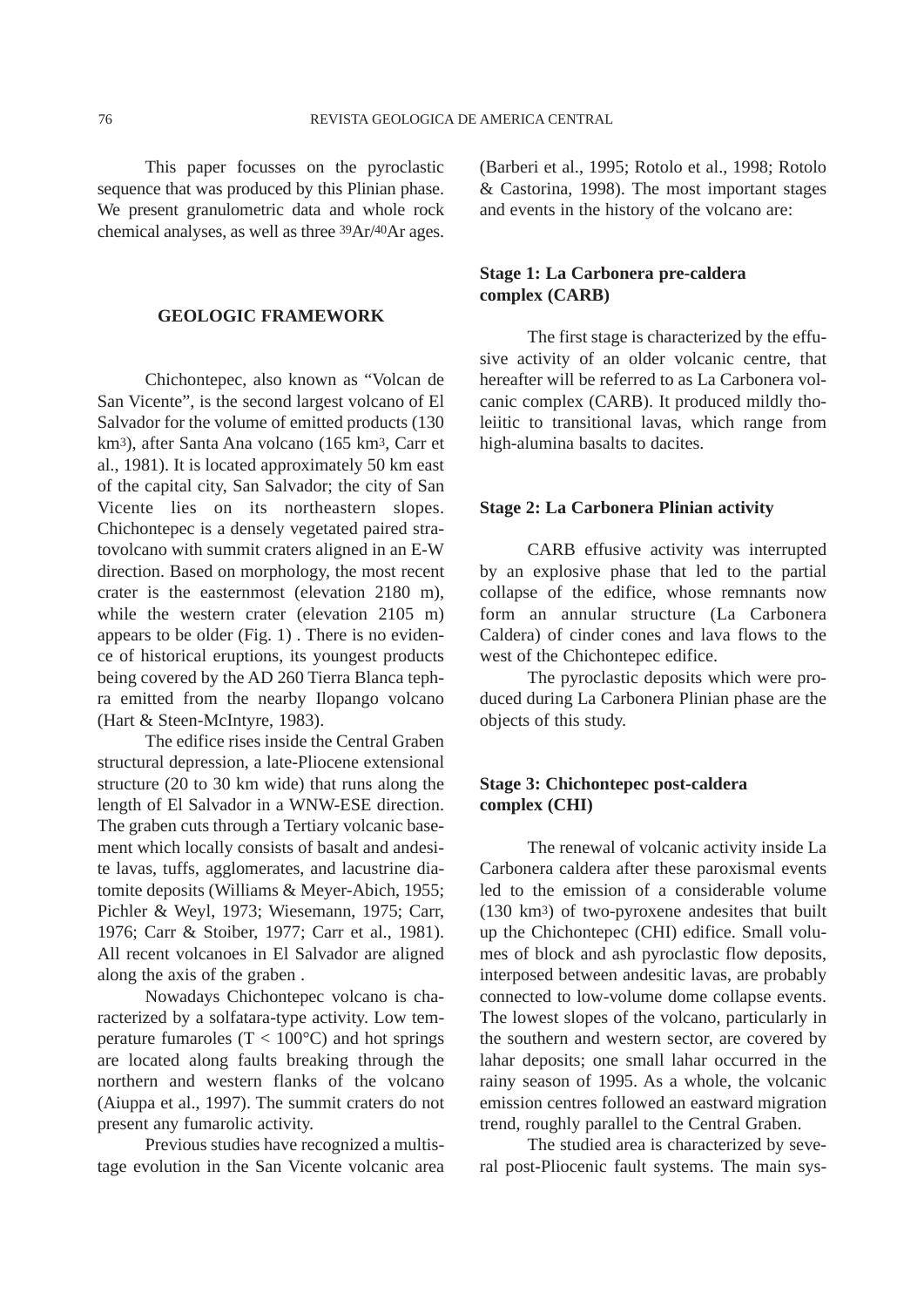

AUIPPA: Stratigraphy, geochemistry and geochronology of a quaternary pyroclastic sequence of the Chichontepec volcano 77

Fig. 1: Generalized map of the Chichontepec volcanic centre. Cross-hatched: pre-caldera lavas; grey-coloured: Hichontepec postcaldera lavas. Contour lines (dashed) represent the isopachs of the Basal Fall thickness; empty boxes are the measured stratigraphic sections.

tem is WNW-ESE trending and runs parallel to the Central Graben. It is offset by the younger annular fault system that borders La Carbonera remnants and witnesses its collapse. A radial fault system centered on Chichontepec is the youngest tectonic structure recognized.

# **STRATIGRAPHY**

In this work we present data collected on 24 sections of tephra belonging to the pyroclastic sequence (stage 2). They are all located in the western part of the investigated area (Fig.1), around the annular remnants of La Carbonera caldera. In the south-western sector the sections found are heavily reworked by post-depositional processes, while in the easternmost sector of Chichontepec volcano we found no pyroclastic deposits correlated to those described here. A composite stratigraphic section is shown in figure 2. The whole sequence has been divided in 5 statigraphic units, which are described below from the bottom to the top.

# **Basal Ignimbrite (BI)**

It is the oldest pyroclastic deposit in the area. It crops out south-east of the Chichontepec volcano,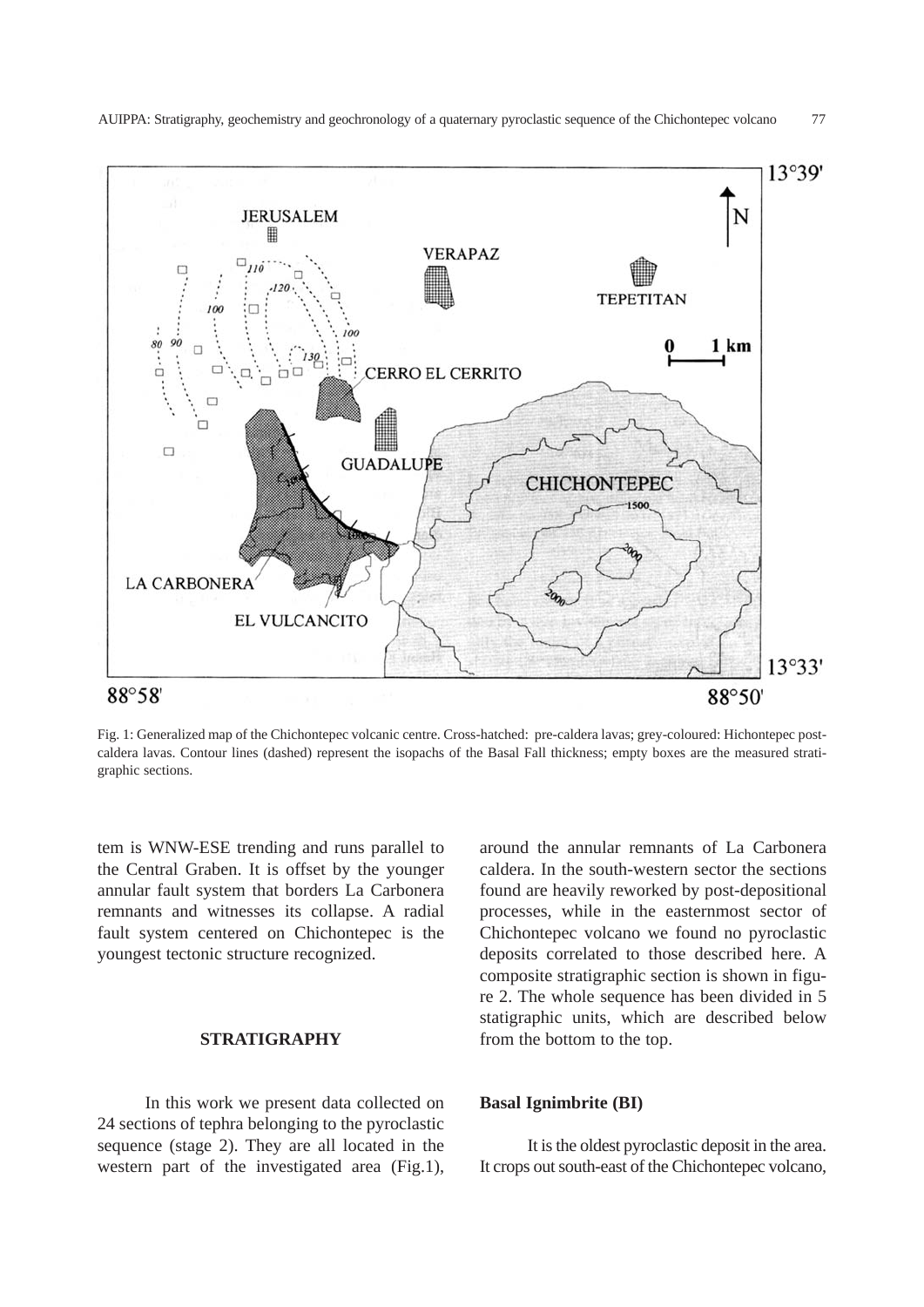

Fig. 2: Composite stratigraphic succession of the whole pyroclastic sequence. BI: basal ignimbrite unit; BF: basal fall unit; TB: Tierra Blanca.

Granulometric data are shown on the right. Granulometric analyses have been carried out by using a set of sieves with one-phi interval. Cumulative curves have been drawn by plotting cumulative weight percent against diameter (in phi units). particularly along the road connecting the town of San Vicente with the village of Zacatecoluca, 17 km SW of San Vicente. Its stratigraphic contact with the underlying CARB lavas is uncertain and badly exposed south of Cerro El Cerrito.

The Basal Ignimbrite, whose maximum thickness reaches 10 m, is composed of an unsorted mix of pumice fragments (30 to 40 vol %) and less abundant lithic lapilli (10 to 20 vol %) and sparse crystals. All these components are set in a brown coloured ash matrix. Pumice fragments are white in colour, rounded and poorly vesiculated. Crystals (abundance 20 to 30 vol %) are mostly plagioclase, with minor pyroxene and opaques. Lithic fragments are less abundant, and are composed mainly by altered andesites. Blocky pumiceous and lithic fragments, with diameters as high as 25 cm are also found.

A two meters thick brown colored paleosol, containing volcanoclastic fragments, separates the BI units from the overlying deposits.

### **Basal Fall (BF)**

This is a dacitic fallout pumice deposit, indicating the onset of a Plinian phase. It is separated from the underlying paleosoil by a 10 cm thick level of fine grained (millimetric) layer composed of pumice and lithic fragments. Its thickness varies from 0.6 to 1.3 m, and is mainly composed of pumice lapilli with lithic fragments (the pumice/lithics ratio is about 0.3). Pumice lapilli are rounded to sub-angular, white-grey coloured and highly vesiculated, with elongated subparallel vesicles. Lithic fragments vary from unaltered basaltic-andesitic rocks to completely recrystallized rocks in a phyllitic-propylitic facies.

This unit is relatively homogeneous. Gradation shows changes from reverse to direct. An upward increase in lithics relatively to pumice can also be observed.

Granulometric analyses, carried out on 14 samples, show a strong unimodal size distribution that plots with an S-shape in cumulative graphs (Fig. 3). The derived  $Md_{\phi}$  and  $s_{\phi}$  parameters (Inman, 1952) are those typical of fall deposits (Fig. 4).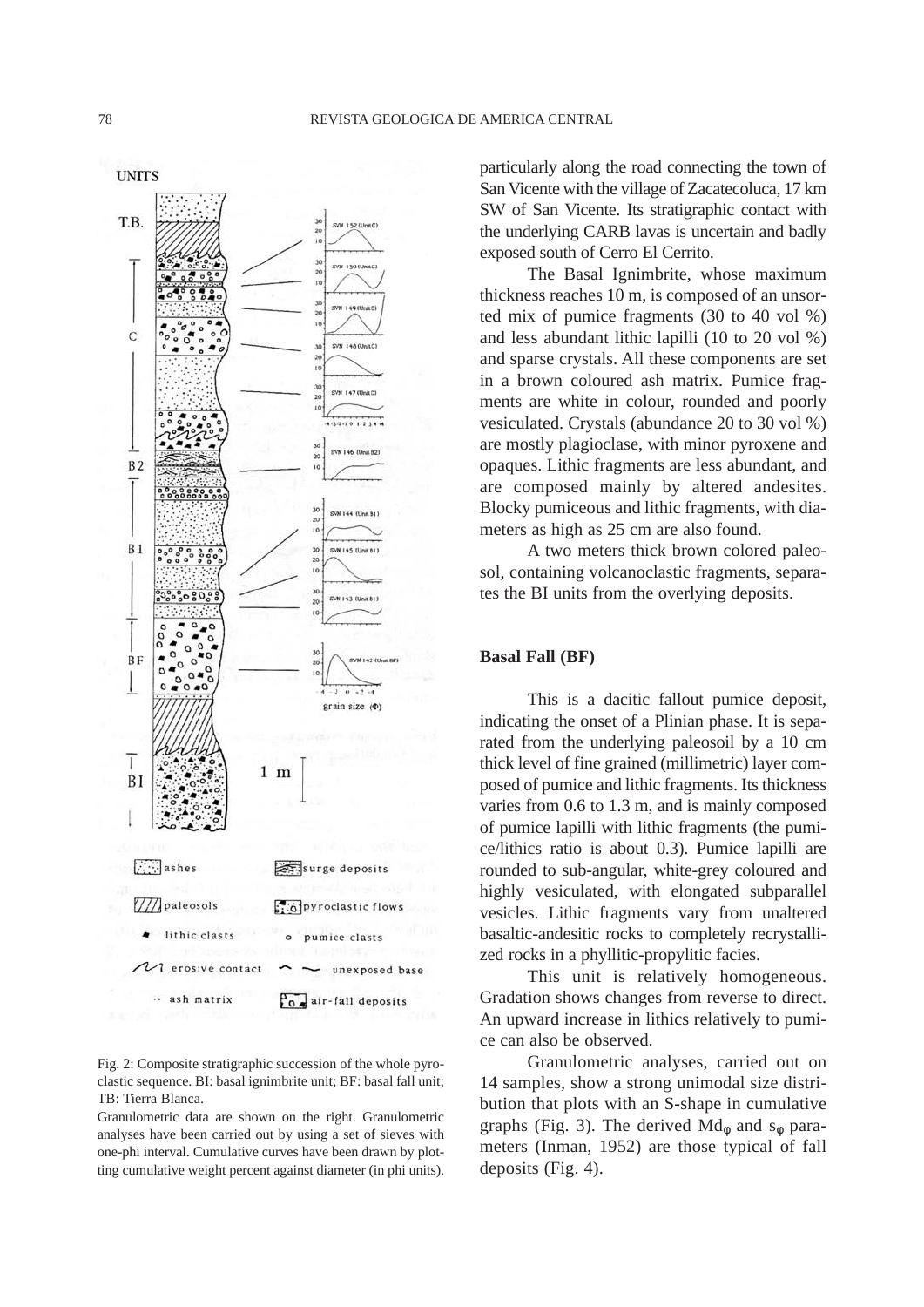# **Unit B1**

This unit is composed of numerous alternating coarse- to fine-grained beds, for a total thickness of about 2 m. B1 beds lie in slight angular discordance onto BF deposits. The coarse-grained layers are composed of normally graded pumice fall deposits with minor lithics, while fine-grained beds are composed of brown coloured fine ash with no internal structures. The contacts between the alternating levels are in general sharp.

These features seem to be linked to the fluctuations in energy and height of the eruptive column. The instability of the column (i.e. the events of partial collapse) is recorded by brown ash levels containing pumice and lithic fragments (ash-flow pyroclastic deposits).

### **Unit B2 (violet ashes)**

It is an ash-sized, grey to pinky-violet, pyroclastic surge deposit whose thickness ranges from 20 to 80 cm. It is made of well-developed plane parallel beds whose thickness is about 10 cm. The violet layer, which has been found in all the studied sections and therefore has been



Fig. 3: Grain size vs. cumulative weight percentage for the Basal Fall. The hatched field shows the range of 14 granulometric analyses.



Fig. 4: Sorting ( $\sigma \phi = (\phi 14 - \phi 84)/2$ ) vs. median (Md $\phi = \phi 50$ ). The solid lines enclose the whole field reported for fallout deposits (modified from Walker, 1971). Open squares: fall C; filled circles: fall B1; crosses: Basal Fall.

assumed as a marker level, is interbedded by a thin level made up of lithics only, probably the result of a phreatic explosion. The unit shows the characteristic features of hydromagmatic deposits, such as gas bubbles and accretionary lapilli (1-2 mm across).

Unit B2 probably refers to the the latest events of the eruption, during which magmawater interaction became possible.

# **Unit C**

Unit B2 is cut by an erosion surface which, in turn, is overlain by a third pyroclastic unit (unit C) belonging to a less complete eruption. Unit C is composed of alternating pumice and ash layers, very similar to unit B1; it ends with a paleosol, up to 2 m thick. The contact of Unit C with overlying post-caldera lavas is often badly exposed; one of the best outcrops is North of Cerro El Cerrito.

The whole sequence so far described is covered by a widespread wet-surge deposit known as "Tierra Blanca", which is made up of whitegrey ashes emitted from the paroxismal eruption that formed Lake Ilopango, in 260 AD. "Tierra Blanca" is thus the youngest deposit in the area.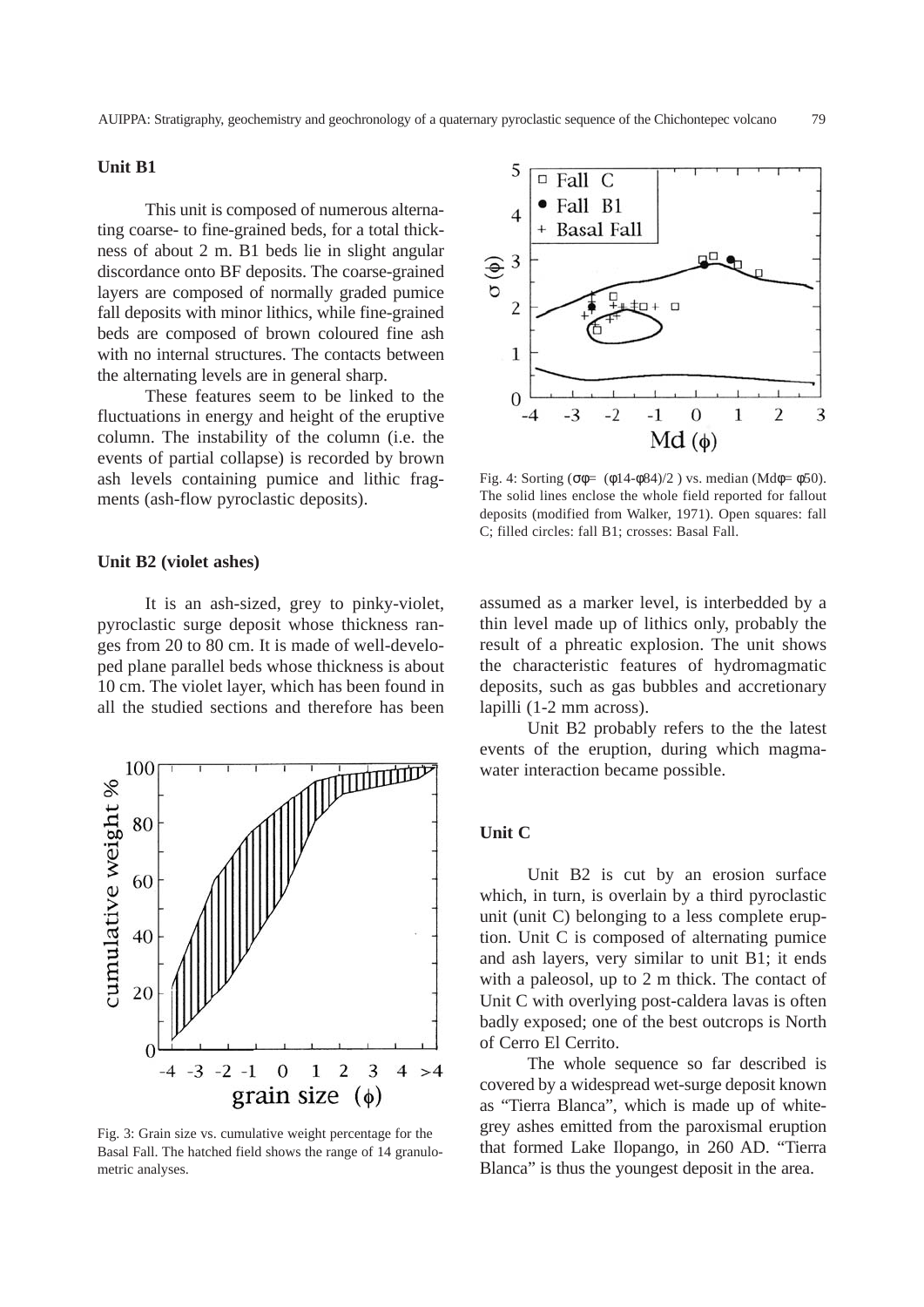

Fig. 5: Harker-type diagrams. Symbols as in Fig. 4. The arrows indicate the direction of younging inside each Unit (i.e. the higher stratigraphically level). Major elements are in wt. %, minor in ppm.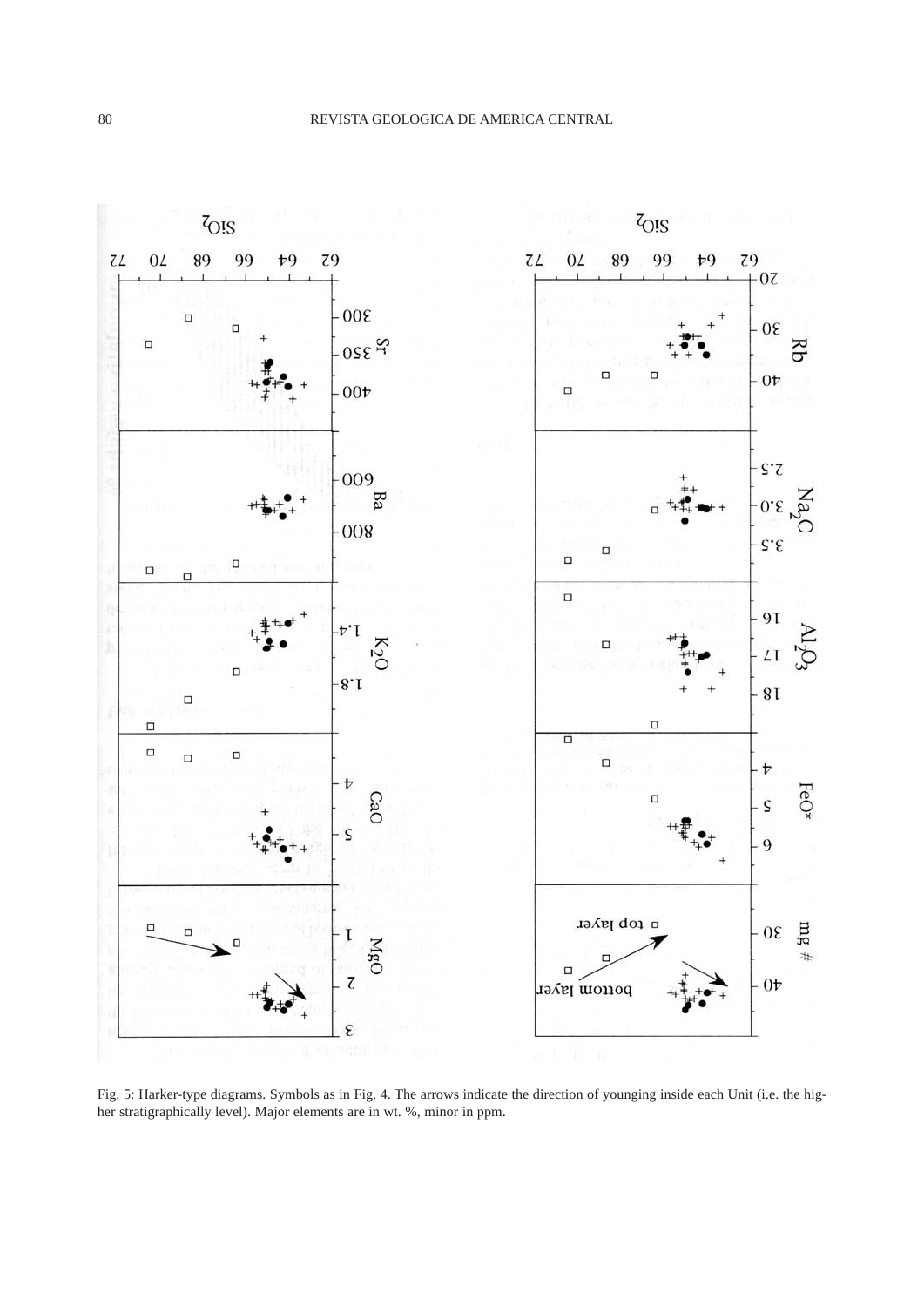Whole rock chemical analyses of pumices of B.F., B1 and C Units. Major elements in wt%, minor elements in ppm. at the Pisa University, following analytical procedures of Franzini et al. 1975. LOI was corrected for FeO oxidation. Whole rock chemical analyses of pumices of B.F., B1 and C Units. Major elements in wt%, minor elements in ppm. at the Pisa University, following analytical procedures of Franzini et al. 1975. LOI was corrected for FeO oxidation. Analytical methods: samples were analyzed for major and trace elements by XRF on pressed powder pellets Analytical methods: samples were analyzed for major and trace elements by XRF on pressed powder pellets

Table 1

SVN 153 56.47 0.56 18.77 28.20  $\cup$ 4.75 0.12 1.04 3.42 3.06 1.70  $0.11$ 5.76 SiO2 64.41 63.31 65.10 65.10 63.83 65.23 65.17 65.49 64.65 65.14 64.11 64.84 65.72 64.04 64.89 65.10 64.25 70.49 68.73 66.47 TiO2 0.56 0.59 0.53 0.52 0.54 0.52 0.52 0.51 0.53 0.52 0.52 0.56 0.51 0.60 0.55 0.56 0.60 0.44 0.49 0.56 3 17.05 17.38 17.20 17.16 17.84 16.73 16.93 16.45 16.90 16.46 17.84 16.91 16.50 16.95 17.40 16.60 16.99 15.41 16.65 18.77 FeO\* 5.99 6.38 5.77 5.49 5.75 5.65 5.44 5.45 5.90 5.64 5.72 5.45 5.48 5.95 5.32 5.32 5.68 3.16 3.79 4.75 MnO 0.15 0.16 0.16 0.16 0.16 0.15 0.16 0.16 0.17 0.16 0.16 0.13 0.16 0.16 0.14 0.13 0.14 0.11 0.11 0.12 MgO 2.34 2.58 1.99 2.28 2.25 2.07 2.18 2.46 2.22 2.11 2.29 2.16 2.35 2.33 2.31 2.46 1.04 1.12 1.04 CaO 5.09 5.27 5.06 5.08 5.22 5.29 5.29 5.19 5.19 5.33 4.53 5.16 5.03 5.50 4.92 5.07 5.28 3.38 3.49 3.42 3.01 3.02 2.76 2.79 3.00 2.95 2.93 3.02 2.79 3.02 2.61 3.06 2.96 3.03 2.92 3.19 3.02 3.72 3.58 3.06 1.34 1.24 1.33 1.34 1.30 1.32 1.34 1.44 1.31 1.39 1.30 1.49 1.39 1.32 1.46 1.52 1.48 2.14 1.93 1.70 LOI 3.67 3.60 4.40 4.17 4.27 3.65 3.89 3.59 3.76 1.17 4.76 3.81 3.71 3.58 3.97 3.43 3.55 3.84 4.14 5.76 mg 39.00 38.00 39.50 42.50 42.50 42.50 42.60 42.60 30.70 30.70 30.70 30.70 30.90 30.90 30.90 30.70 30.70 30.70 30.80 30.70 42.70 34.50 36.70 32.80 34.50 30.80 30.70 32.80 30.80 30.70 34.50 30.80 30.70 34.50 34.50 34.50 30. T10 010 I10 600 600 600 010 010 I10 600 A10 0.10 A10 I10 0.10 A10 800 600 L00 0.09 L00 L00 313  $924$  $13$  $\overline{7}$ 39  $25$ <br> $49$ 27  $\overline{z}$ 74 74 94 94 94 96 96 96 96 96 96 96 96 96 96 96 97 114 126 97 127 128 129 129 129 129 129 120 120 120 120 120 1 Cr 7 8 5 7 5 7 9 8 7 5 8 7 13 8 7 5 7 3 4 7 Co 18 20 15 16 15 16 16 16 16 16 16 15 15 18 16 16 16 16 8 11 Ni 2 3 3 3 3 3 3 2 5 5 3 2 2 2 3 4 Rb 31 27 33 31 29 29 31 35 31 33 33 35 33 35 31 33 33 42 39 39 Sr 384 388 370 370 407 405 389 389 399 359 359 380 386 387 393 382 3138 3138 3138 3138 301 313 18 19 22 20 20 16 20 20 18 18 18 20 18 20 19 22 20 21 20 25 Zr 102 94 100 104 107 82 102 105 94 91 107 113 107 108 113 100 102 142 134 149 Nb 5 5 5 5 5 5 5 5 5 5 5 5 5 5 5 5 5 Ba 688 670 708 737 716 664 690 689 717 703 674 717 694 665 713 715 738 950 975 924 La 9 6 8 11 7 10 11 11 8 11 8 8 7 10 11 8 7 15 13 13 Ce 24 15 22 19 23 23 21 21 20 20 25 26 26 26 24 25 21 32 31 27 K/Rb 346 369 319 345 355 364 345 330 337 345 312 341 337 301 378 372 362 407 394 34168.73  $0.49$ 6.65 3.79  $0.10$ SVN 34.50  $0.11$  $1.12$ 3.49 3.58 1.93 4.14 52  $\circ$ 24  $\mathfrak{D}$  $\overline{50}$  $\infty$  $\mathfrak{B}$  $55$  $13$  $\overline{31}$  $94$ 0.44 70.49 3.16 2.14 SVN 15.41 1.04 3.38 3.72 3.84 36.90  $0.11$  $0.11$ 5 U  $42$ 38  $15$  $\ddot{c}$  $71$   $42$  $50$  $32$  $\overline{10}$ 183 54.25 16.99 1.48  $0.09$ 43.60  $0.60$ 5.68  $0.14$ 2.46 5.28 3.02 3.55 SVN B1  $26$  $33$  $78$  $20<sub>2</sub>$ 738  $862$  $\overline{c}$ 65.10 0.56 16.60 5.07 3.19 SVN 5.32 0.13 1.52 0.09 44.70 2.41 3.43 181 B1  $\frac{15}{8}$   $\,$  $\overline{14}$  $\overline{5}$  $33$  $22$  $\mathfrak{a}$  $25$  $\overline{6}$  $572$ 0.55  $17.40$ 4.92 1.46 0.08 3.97 43.80 64.89 5.32 2.33 2.92 SVN 156  $0.14$ B1  $\overline{0}$  $\overline{16}$  $\sim$  $\overline{31}$ 82  $19$  $\overline{13}$  $713$  $\equiv$  $\mathcal{Z}$  $78$  $0.16$  $0.10\,$ 54.04  $0.60$ 16.95 5.95 2.35 5.50 1.32 3.58 41.40 3.03 Na<sub>2</sub>O and MgO were determined by AES and AAS respectively. Na<sub>2</sub>O and MgO were determined by AES and AAS respectively. SVN 145 B1  $\overline{24}$  $\infty$  $35$ 393  $\overline{c}$  $\overline{0}$ 565  $\overline{10}$  $^{26}$  $\overline{5}$  $6.50$ 5.48  $0.16$ 2.16 5.03 2.96 1.39  $0.10$ 41.20 SVN 55.72  $0.51$ 3.71 200 BF  $\frac{18}{107}$ 92  $\mathbf{L}$  $33$ 386 594  $^{26}$  $37$ 0.56 1.49 42.80 54.84 5.45 0.13 2.29 5.16 3.06 SVN 196 BF 16.91  $0.11$ 3.81 35  $12$  $\overline{15}$ 80  $20$  $\overline{13}$  $17$  $\overline{z}$ 54.11 0.52 7.84 5.72 0.16 4.53 1.30 0.09 4.76 89.60  $2.11$ 2.61 SVN 195 BF 56  $16$  $\sim$  $33$ 59  $\frac{18}{107}$ 574  $\infty$  $312$  $\infty$  $\omega$  $20\,$ 55.14 16.46 0.16 1.39 0.12 41.20 0.52 5.64 2.22 5.33 3.02 1.17 SVN BF 194  $18$ 98  $\overline{16}$  $33$  $570$  $03$  $\Omega$  $345$  $\overline{5}$  $\Xi$ 64.65 0.53 16.90 5.90 0.17 2.46 5.19 42.60 2.79 1.31  $0.10$ SVN 192 BF 89  $18\,$  $\overline{0}$  $\overline{8}$  $\overline{\phantom{0}}31$  $\mathfrak{A}$  $717$  $\overline{21}$  $37$ 6.45 5.19  $0.12$ 3.59 65.49  $0.51$ 5.45 0.16 2.18 3.02 1.44 41.60 SVN BF 179 95  $\overline{6}$  $35$  $20<sub>0</sub>$ 589  $\equiv$  $\overline{c}$  $\tilde{30}$ 16.93  $0.16$ 5.29 3.89 40.80 55.17 0.52 5.44  $2.10$ 2.93 1.34  $0.11$ SVN 155 BF 95  $\circ$  $\sigma$ iQ2  $20$  $\overline{31}$  $60$  $=$   $\frac{5}{4}$ 0.52  $0.10$ 55.23 16.73 5.65  $0.15$ 2.07 5.29 2.95 1.32 3.65 39.50 SVN 142 BF  $64$   $9$   $36$  $29$ <br> $326$  $\frac{8}{3}$  $16$  $\omega$  $16$ <br>82  $\circ$ 17.84  $0.16$ 1.30 41.00 53.83 5.75 5.22  $0.12$ 4.27 0.54 2.25 3.00 SVN 138 BF  $96$  $29$ 716  $15$  $\frac{20}{107}$  $22$  $55$ 55.10 5.49 0.16 5.08 SVN 0.52 7.16 2.28  $42.50$ 2.79 1.34 0.08  $4.17$ 111 BF 98  $16$  $\frac{5}{97}$  $20$   $\underline{3}$  $737$  $19$  $345$ 65.10 0.53  $0.16$ 5.06 2.76 1.33  $0.09$ 38.00 Sample SVN SVN SVN<br>52 54 110<br>Unit BF BF BF 17.20 5.77 1.99 4.40 110 BF 319  $\beta$  $\frac{33}{20}$  $\frac{22}{10}$ 708 22 63.31 0.59 17.38 6.38  $0.16$ 2.58 5.27 3.02 1.24  $0.07$ 41.90 3.60  $194$ 28  $\infty$  $\overline{c}$  $27$  $88<sup>8</sup>$  $\mathcal{L}$  $\overline{570}$  $\circ$  $15$  $869$ 17.05 64.41  $0.56$ 5.99  $0.15$ 2.34 5.09 3.01 1.34  $0.07$ 3.67 41.00 384  $102$ 588  $\circ$ 346  $13$  $\overline{\mathbf{8}}$  $\overline{\phantom{0}}31$  $18\,$  $\overline{24}$ FeO\*  $MnO$ K/Rb  $SiO<sub>2</sub>$  $\rm TiO_2$  $\rm MgO$  $CaO$ O2P<sub>2</sub>O<sub>5</sub>  $mg#$ O2 $\mathcal{S}$ ප Na Al  $>$  U U Z  $\boldsymbol{\Join}$   $\boldsymbol{\triangledown}$   $\boldsymbol{\triangledown}$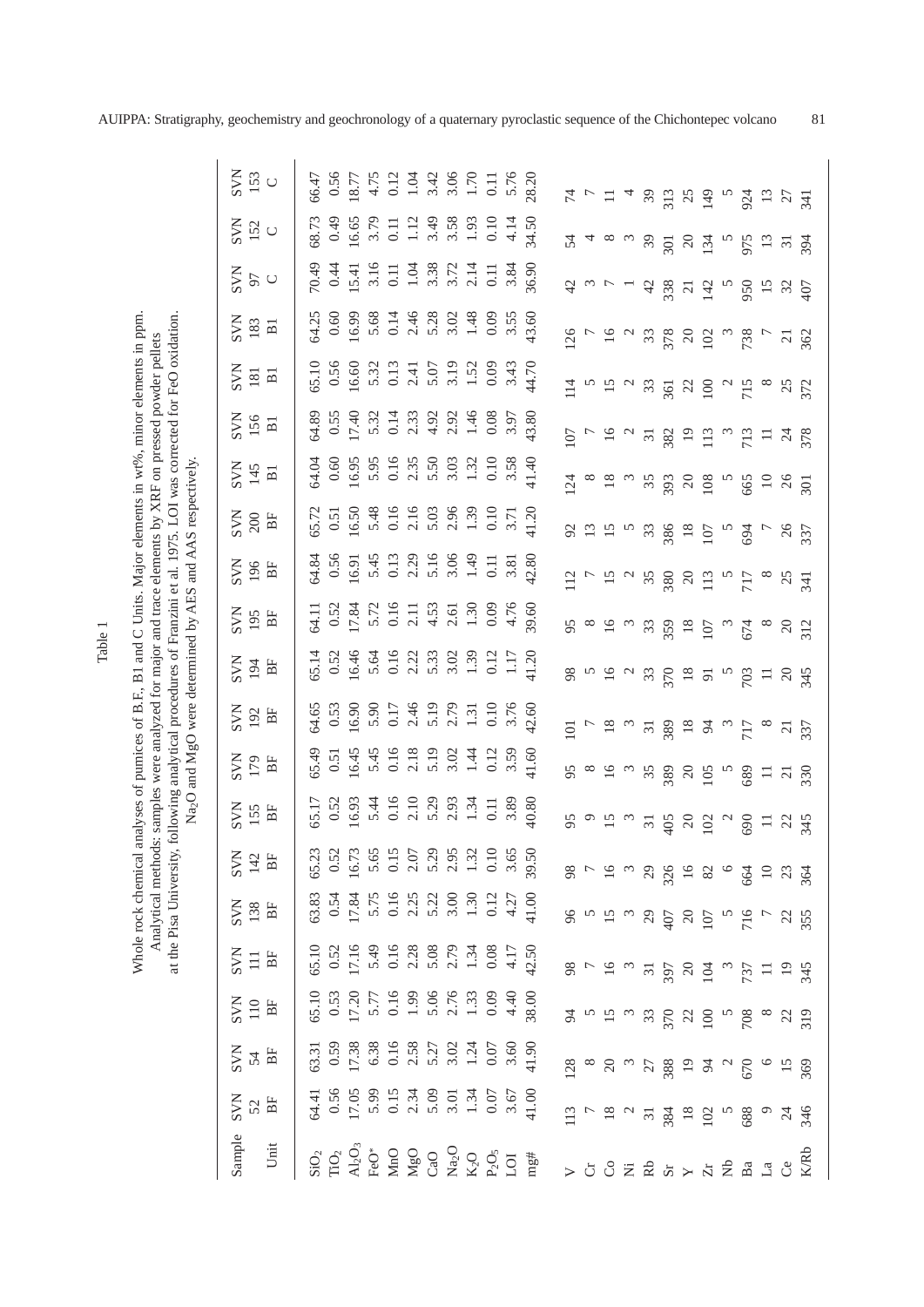# **AREAL DISTRIBUTION AND VENT LOCATION**

The isopach map (Fig. 1) drawn from measured thickness of Basal Fall unit (BF) is somewhat poorly defined due to the dishomogeneous distribution of the measured sections. In fact, in the north-western side of the map the outcrops are lacking or they are heavily reworked. Elsewhere (e.g. in the southern sector of La Carbonera) the lack of sections is due to recent avalanche and gravitative fluxes. In spite of these complexities, an elliptical distribution pattern with a NNE - SSW axis, is recognizable. This direction is compatible with the direction of dominant winds blowing from the ocean. According to these data, the most probable position for the old eruptive vent should be inside the La Carbonera caldera. As a consequence, the Basal Fall should be related to the Plinian phases that led to the collapse of La Carbonera edifice itself.

# **PETROGRAPHY AND GEOCHEMISTRY**

Whole-rock chemical analyses (Table 1) as well as petrographic observations have been carried out on pumice fragments collected from the three fall units previously described (i.e. BF, B1 and C). Broadly speaking, major elements show rough vertical variations inside each unit reflecting the time span from the beginning of each cycle. These features are clearly shown by the Harker diagrams (Fig. 5).

### **Basal Fall Unit:**

The dominant pumice-type in the Basal Fall is white to light-grey, highly vesicular and slightly porphyritic: the total volume of the vesicles is as high as 60 %, while the porphyricity index is in the range 15-20 %. Phenocrysts are smaller than 2 mm; among them a complexly zoned plagioclase is most abundant, followed by hornblende and pyroxene. The distinguishing feature of Basal Fall pumices is the occurrence of dark-green to brown hornblende (up to 5 vol %), which is absent in other fallout layers. Hornblende is free of the opaque decomposition rim, which is instead common in overlying postcollapse lavas (Rotolo & Castorina, 1998). Orthopyroxene and subordinate clinopyroxene are also present. Opaque minerals occur mostly as microlites even if some phenocrysts are also present. Sparse K-feldspar microlites begin to crystallize at a silica value higher than 64 %.

In the BF unit there is a clear decrease in silica and other evolutive parameters (e.g. mg# ) from the bottom to the top:  $SiO<sub>2</sub>$  ranges from 66 to 63 wt % respectively, while MgO variation is smaller, from 2.0 to 2.6. Fractionation vectors have been calculated for plagioclase, K-feldspar and hornblende. The K/Rb vs. silica negative correlation reflects mainly the hornblende and plagioclase removal (Fig. 6), plus minor quantities of Kfeldspar (< 10%). The observed vertical variations could reflect the tapping of progressively less evolved (i.e. lower) levels of the magma chamber.



Fig. 6: Fractionation vectors. Symbols as in Fig. 4.

### **B1 Unit:**

Pumice belonging to B1 unit are lightgrey to grey, they do not show a substantial difference in porphyricity and in the degree of vesiculation respect to the Basal Fall unit.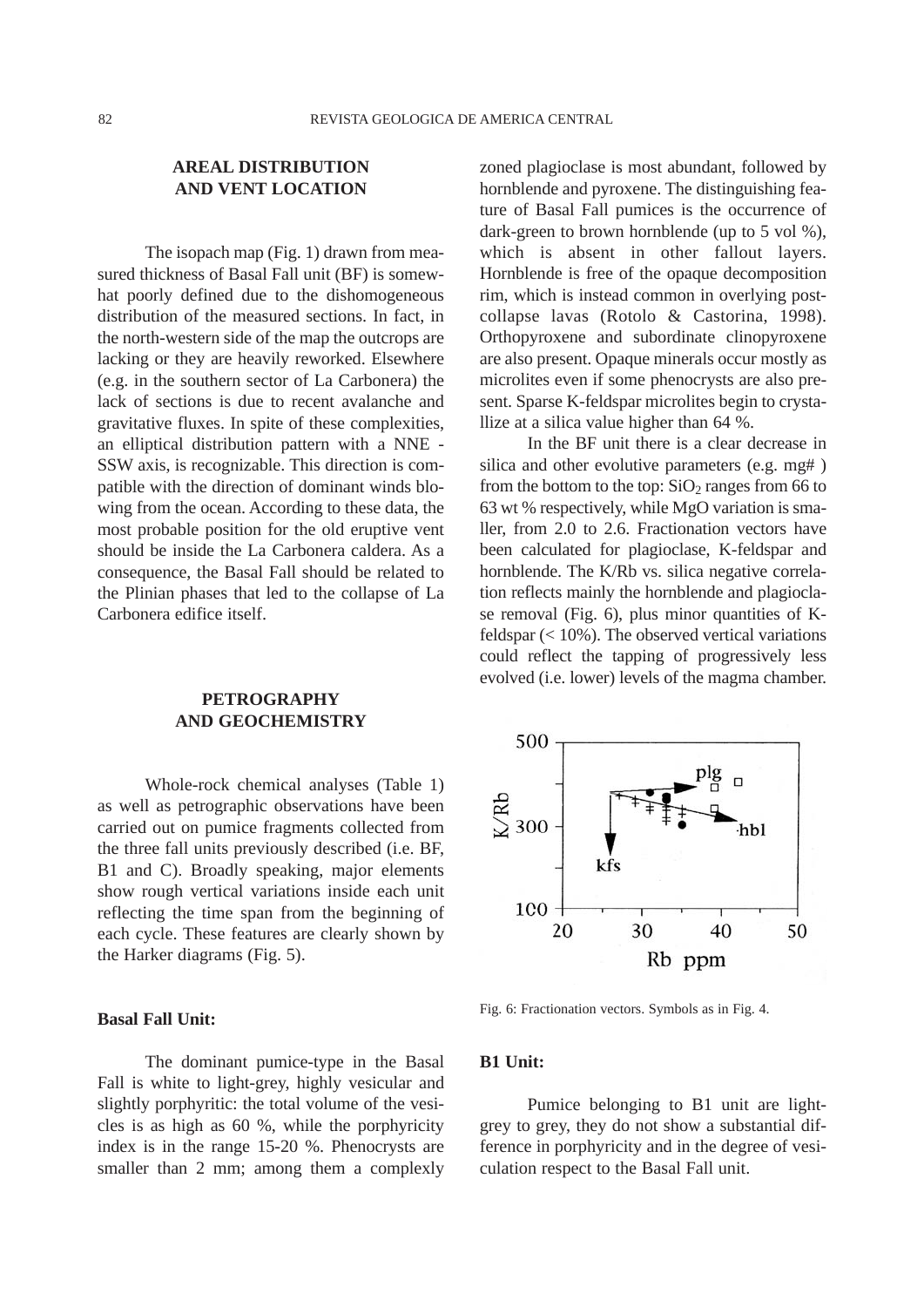| Data were obtained on groundmass separates of lavas. |                              |                                    |                                |               |                |             |                                       |             |
|------------------------------------------------------|------------------------------|------------------------------------|--------------------------------|---------------|----------------|-------------|---------------------------------------|-------------|
| Sample                                               | Group                        | Plateau age<br>(Ma)                | Integrated age<br>(Ma)         | K<br>$(wt\%)$ | Ca<br>$(wt\%)$ | Cl<br>(ppm) | $40Ar*$<br>$\left(\frac{p}{q}\right)$ | Total steps |
| <b>SVN 73</b>                                        | pre-caldera                  | $0.59 \pm 0.09$                    | $0.90 + 0.12$                  | 1.57          | 1.72           | 28          | 51.9                                  | 10          |
| <b>SVN 36</b><br><b>SVN</b> 134                      | post-caldera<br>post-caldera | $0.55 \pm 0.04$<br>$0.06 \pm 0.05$ | $0.77 + 0.14$<br>$0.15 + 0.13$ | 1.96<br>1.25  | 1.89<br>3.20   | 24<br>259   | 58.5<br>7.2                           | 11<br>8     |

Table 2. 39Ar/40Ar results. Data were obtained on groundmass separates of lavas.

Among phenocrysts plagioclase is the most abundant crystalline phase, while clinopyroxene and orthopyroxene are less abundant respect to BF, seldom they are clustered in glomeroporphyritic. Hornblende does not occur in the B1 unit.

Unit B1 shows very smooth chemical variations. This peculiarity is probably due to tapping from a more homogeneous magma chamber.

### **C Unit:**

Further up-section, pumices of C unit show an abrupt decrease in porphyricity (as low as 5 %) and in the abundance of mafic minerals; conversely plagioclase is the most abundant crystalline phase while clinopyroxene is < 5 % of total phenocrysts. Plagioclase often shows broken edges that could reflect crystal-shattering just before the eruption.

Chemically, unit C is characterized by more evolved products, probably connected to a smaller, zoned, magma chamber. Pumice inside unit C have a rhyolitic-rhyodacitic composition and show a vertical variation similar to that of BF, the last erupted products being less evolved.

Major elements variations are well correlated with silica that is distinctly higher than in BF, ranging from 66 to 71 wt %. The greater degree of evolution with respect to BF, as already seen by the very low porphyricity, is confirmed by the lower contents of V (40-70 vs 95-130 ppm of BF) and mg#  $(28-36 \text{ vs. } 38-42 \text{ of BF})$ . K<sub>2</sub>O, Zr, Rb and Ba are highest among the analyzed rocks, while Sr is lowest. These patterns coupled with the constancy of MgO and CaO and the increase of K/Rb ratio vs. silica, reflect the importance of plagioclase fractionation and the subordinate role of hornblende and clinopyroxene.

The triggering mechanism remains still uncertain. Magma mixing is ruled out by (i) the lack of juvenile mafic fragments and (ii) by the lack of an abrupt increase of compatible elements in intermediate liquids.

### **GEOCHRONOLOGY**

Groundmass separates from one pre-caldera lava and two post-caldera lavas were used for 39Ar/40Ar dating in order to constrain the onset of the pyroclastic eruption. Previous K/Ar ages on two pre-caldera whole-rock samples gave an agespan of 2.2 to 1.2 Ma (Rotolo et al., 1988). Results are shown in Table 2 and Figs. 10-12. The plateau age was calculated using the weighted means of adjacent steps which agree within 2σ.

(1) Pre-caldera sample SVN 73 (groundmass) shows considerable complexity. The release pattern shows that there was a major contribution from a low Ca/K phase (Ca/K  $\leq$  1) thought to be the K-rich groundmass. The Ca/K increase with temperature (Fig. 7b) reflects the increasing contribution of Ca-plagioclase and/or clinopyroxene. Its age spectrum (Fig. 7a) does not yield a plateau, but rather a saddle-shaped age spectrum diagnostic of excess Ar. In this case the age is best approximated by the step with the lowest age,  $0.59 \pm 0.09$  Ma. An isochron diagram (not shown) failed to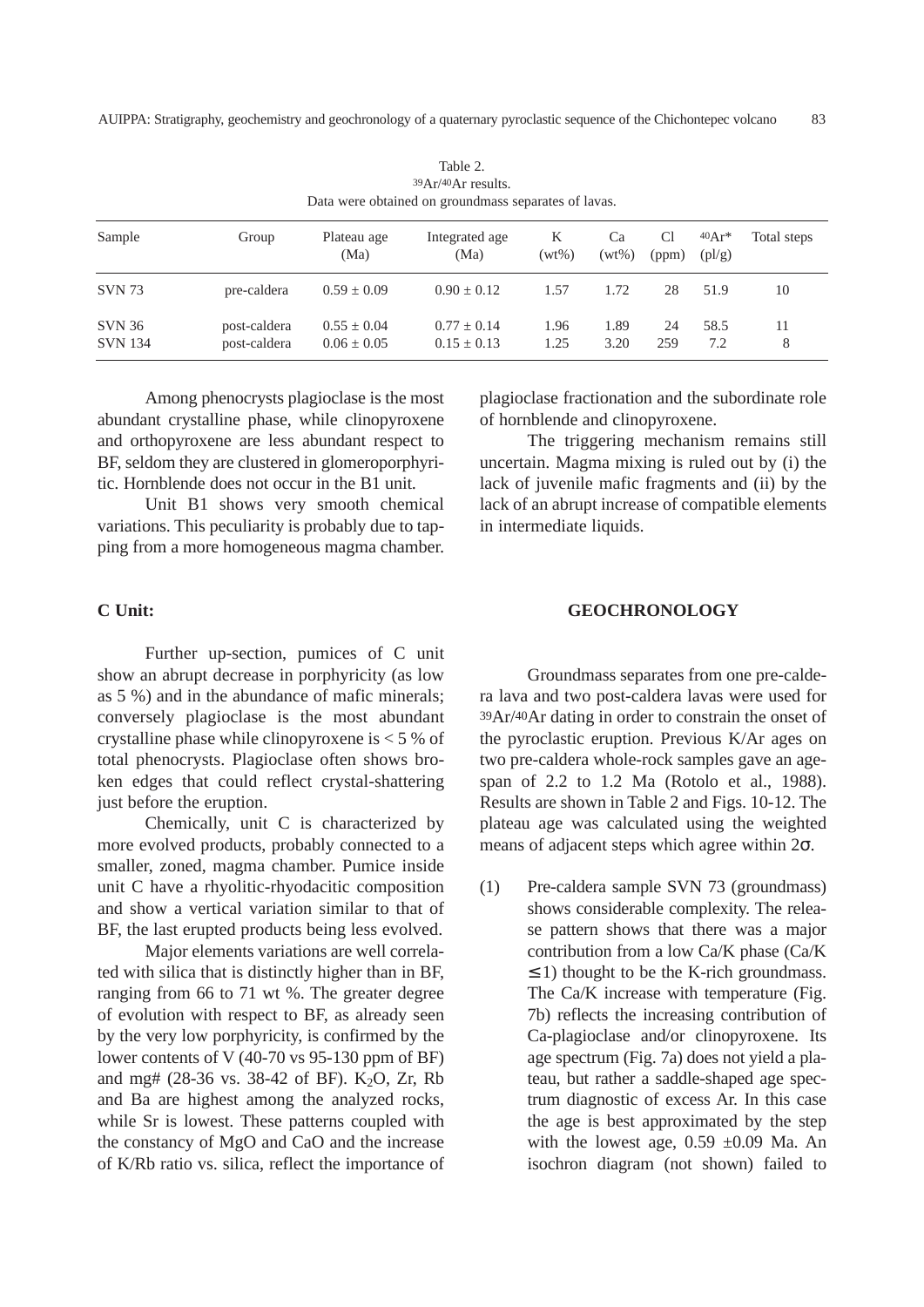give reliable results, because the calculated 40Ar/36Ar ratio would be lower than that of the atmosphere. This artefact is certainly due to the fact that the analysed groundmass is a mixture of different minerals, each of which can have trapped a different proportion of excess Ar.

(2) Post-caldera sample SVN 36 (groundmass) shows a plateau spanning  $\approx 90\%$  of the Ar release (Fig. 8a). The plateau age is  $0.55 \pm 0.04$  Ma.

The post-caldera sample SVN 134 (Fig. 9a, 9b) released the highest amount of 39Ar (60 %) at low temperature (400 °C). The corresponding age (64  $\pm$  48 ka) probably dates very finegrained alteration phases. The presence of Clrich alteration is supported by the high Cl contents in the low temperature steps, about 40 times higher than the corresponding steps of SVN 36 and SVN 73.

The time-bracket during which the caldera event occurred is thus rather small, 40±96 ka. It is possible that the regional stress distribution around 0.55 -0. 59 Ma favoured an eruptive climax, leading to the eruption of a considerable amount of lavas and ignimbrites in less than 0.1 Ma.



Fig. 7: a) Age spectrum of sample SVN 73; b) corresponding Ca/K ratios.



Fig. 8: a) Age spectrum of sample SVN 36; b) corresponding Ca/K ratios.



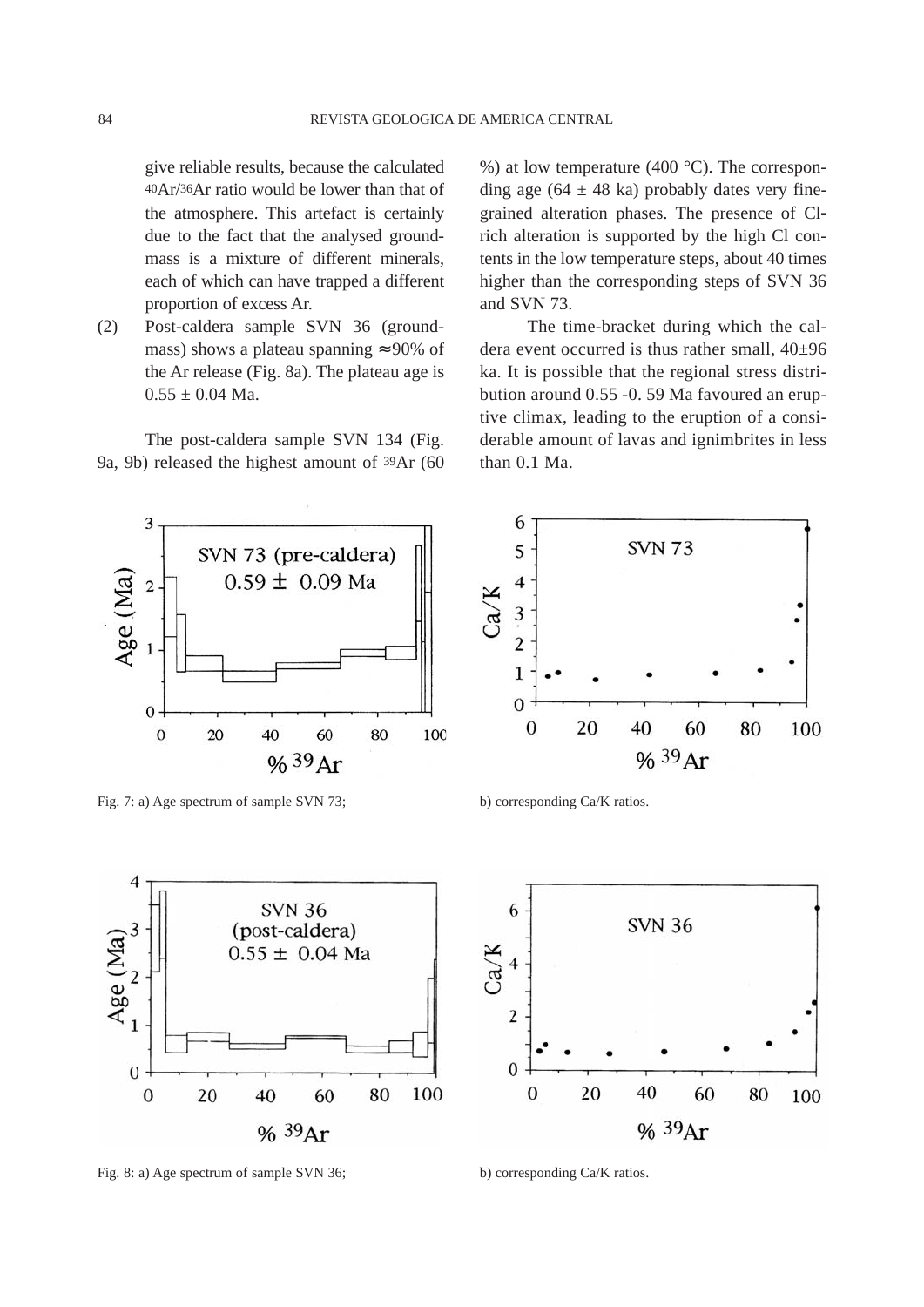

Fig. 9: a) Age spectrum of sample SVN 134; b) corresponding Ca/K ratios.

#### **CONCLUSIONS**

The pyroclastic sequence that crops out at Chichontepeque volcano is interposed between pre-caldera tholeiitic-transitional lavas and post-caldera calc-alkaline lavas. It was produced during the Plinian phases that marked the end of pre-caldera effusive activity and determined the partial collapse of the edifice itself. It is composed of three units separated by welldeveloped paleosols.

Distribution patterns of pumice-fall horizons indicate that the eruptive vent, now buried by the most recent andesitic lava flows, could be located inside the La Carbonera caldera. Chemical trends show initially (i.e. in the Basal Fall) an evolution driven by the tapping of progressively lower levels in the magma chamber; hornblende removal is likely to be responsible of the main evolutive trend. The second fall unit (B1) shows only small chemical variation, which means that an already well-homogeneized chamber or a single homogeneous volume was tapped.

The higher fall unit (C), deposited during a subsequent Plinian phase, shows a higher degree of evolution; this could be interpreted as due to the tapping from a more evolute level of the magma chamber, after a quiescence period that allowed the development of convective gradients inside the chamber itself.



39Ar/40Ar dating allowed us to constrain the beginning of the Plinian phase. It is bracketed by the age of a pre-caldera lava  $(\leq 0.59 \pm 0.09 \text{ Ma})$ and a post-caldera lava (0.55±0.04 Ma).

### **ACKNOWLEDGMENTS**

The Salvadorian State Agency for Electric Power, Comision Ejecutiva Hidroelectrica del Rio Lempa (CEL) is warmly thanked for the valuable cooperation and assistance with logistical support during field work in El Salvador. A special thank is due to Dr. C. Pullinger for many helpful suggestions.

We would also sincerely like to thank Dr. A. Bertagnini and Dr. P. Landi (University of Pisa) for their helpful comments and constructive criticism on an early version of this paper. We would like also to thank the official reviewers and Dr. S. Kussmaul for the editorial comments.

### **REFERENCES**

# AIUPPA, A., CARAPEZZA, M.L. & PARELLO, F., 1997: Fluid geochemistry of the San Vicente geothermal field (El Salvador). - Geothermics, 26: 83-97.